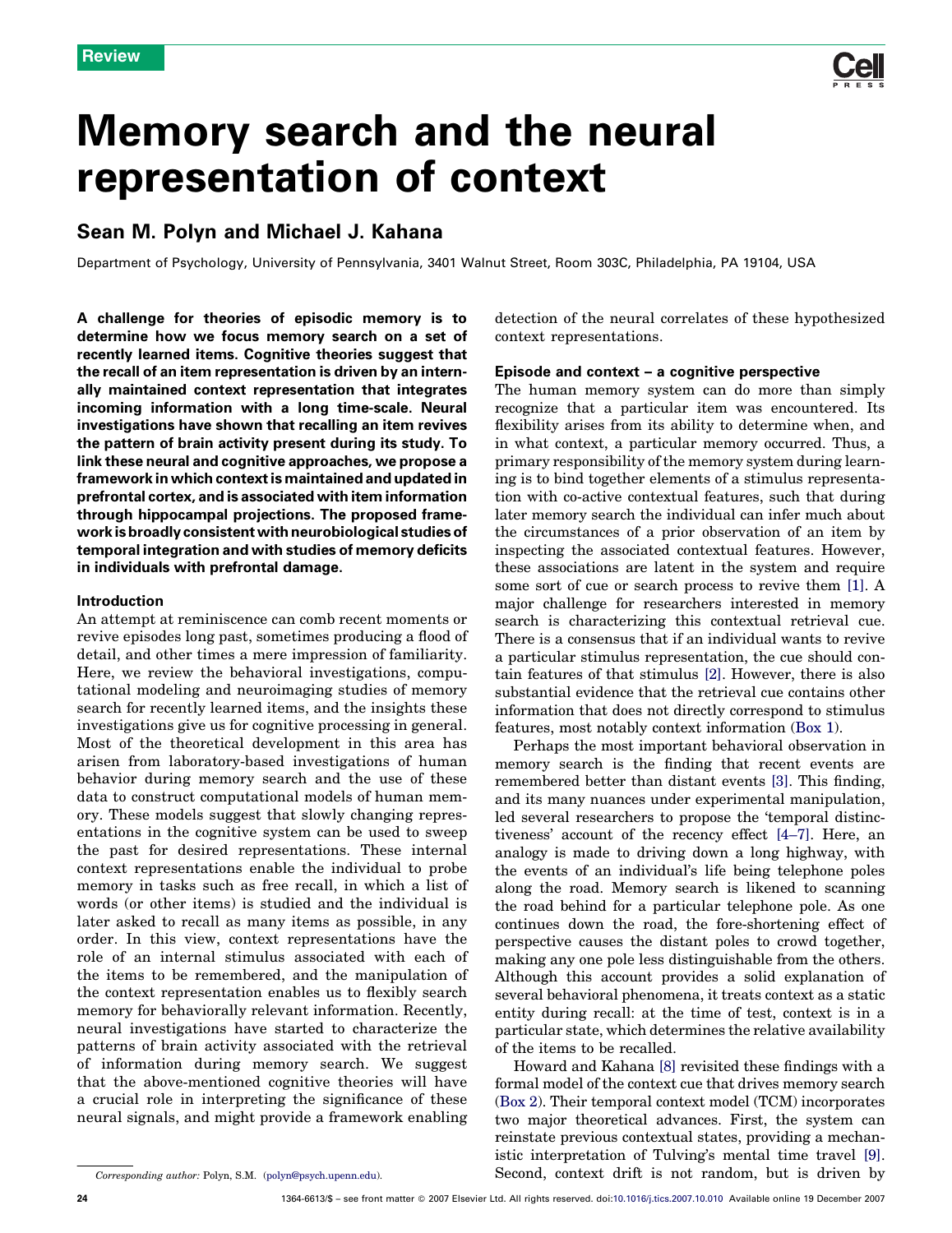# <span id="page-1-0"></span>Box 1. A historical perspective on temporal context

Early memory theorists [\[49\]](#page-5-0) regarded decay as a minor factor in forgetting, giving more weight to competitive interference from other memories. By these classic accounts, a major factor giving rise to competitive interference between memories is association to similar contexts. Estes [\[50\]](#page-5-0) was one of the first theorists to approach the issue of associations to context with mathematical rigor. His work treated stimuli and context as bundles of binary features, in which the set of active context features would slowly, and randomly, change over the time-course of memory encoding and retrieval processes.

This stimulus sampling theory developed by Estes [\[51\]](#page-5-0) was applied to recognition memory by Bower [\[52\],](#page-5-0) who tied it to notions of internal context. Bower proposed that it was possible to determine approximately how long ago an item was seen by comparing the context state associated with the to-be-judged item to the current state of context. Because the context representation changes slowly over time, the similarity between the two representations can serve as an index of the recency of the judged item. Thus, a time-varying internal context, which in and of itself has no clock-like properties (only random drift), solves the problem (raised by Yntema and Trask [\[53\]\)](#page-5-0) of how people can make judgments of recency. In other words, an internal context representation can take the role of 'time-tag'.

The idea that context can have this drifting temporal component is supported by several investigations of proactive interference. Loess and Waugh [\[54\]](#page-5-0) found that performance on a short-term memory task is enhanced by increasing the interval between successive trials. The amount of time passing between study of successive lists (and between the study periods and the recall test) also has a major role in the degree of interference observed in the A–B, A–C pairedassociates paradigm [\[55,56\].](#page-5-0) These findings led Ceraso [\[57\]](#page-5-0) to suggest that memories studied in close temporal proximity tend to 'crowd' each other more as time passes from the original learning episode. Theories of time-varying context broadly predict these phenomena: if an individual uses temporal context as a cue for targeting the most recent list, then interference from prior lists will be greater when those lists occurred more recently because the items on those lists are associated with a similar state of temporal context [\[58\]](#page-5-0). The notion of a time-varying internal context representation continues to resonate in modern investigations of memory search and has an important role in several formal models of the human memory system [\[8,59–63\].](#page-4-0)

features associated with the stimuli studied. The primary behavioral finding motivating these proposals is the contiguity effect observed in free recall, whereby words studied nearby in time tend to be recalled successively during memory search. Using the telephone poles analogy, Howard and Kahana suggest that recalling an item is akin to jumping back to the location of a telephone pole from the road behind, and continuing to search memory in the vicinity of that pole. According to this theory, the temporal clustering underlying the contiguity effect is a consequence of nearby list items becoming associated with similar states of a slowly changing internal context representation.

Investigations of the contiguity effect suggest that it is remarkably durable, surviving the insertion of several seconds of distracting task performance between every list item [\[10\].](#page-4-0) Furthermore, in the paired-associates task, when participants incorrectly recall an item from a nontarget pair, their recall errors are more likely to come from pairs studied in nearby list positions with a gradient extending several pairs in both the forward and backward directions [\[11\]](#page-4-0). Recently, Howard et al. [\[12\]](#page-5-0) showed that when subjects are asked (at the end of a free-recall experiment) to recall all of the items they encountered in

the entire experiment, they tend to report items from neighboring lists nearby in the recall sequence. This suggests that the temporal integration underlying the contiguity effect might operate on a longer time-scale than was previously appreciated, on the order of at least several minutes. These long-range contiguity effects exhibit themselves in all of the major episodic memory paradigms [\[3\]](#page-4-0), prompting the question of whether these effects have an observable neural basis.

# The reactivation of neural representations during memory search

To recall an experienced item, some component of the pattern of cortical activity that accompanied its original presentation must be revived. Several neurorecording studies have shown reactivation of cortical patterns of activity during memory search [\[13–20\]](#page-5-0). The majority of these studies use recognition and cued-recall paradigms. In these paradigms, participants are shown a series of words, each of which is paired with a stimulus chosen from two distinct modalities (such as a sound or a picture). The studies found that cortical regions related to processing the associated modality reactivate during a later memory test, regardless of whether the test explicitly asked subjects to recall the associated modality, or simply asked them to recognize the word [\[13–20\].](#page-5-0) These studies have identified a network of brain regions involved in the encoding and retrieval of these stimuli, and have begun to characterize their differential contributions at different stages of processing.

In the paradigms described above, a studied item is a cue prompting recall of past events. However, one can engage in reverie without any such external cue; indeed, external stimuli can often disrupt or impede such a search. The question arises as to whether the unconstrained nature of the free-recall task causes distinct neural processes to be engaged, relative to the cued-recall and recognition paradigms. During the study period of all three types of memory paradigm (recognition, cued recall and free recall), certain brain regions show subsequent memory effects (increased activation for items that will be recalled later as opposed to those that will be forgotten [\[21\]\)](#page-5-0). Several studies have shown that distinct brain regions support subsequent memory in the free-recall paradigm, compared with recognition paradigms [\[22–24\].](#page-5-0) Recently, researchers have begun to investigate the patterns of brain activity observed during the search period itself. Here, we focus on two studies, each of which used a contrast based on study-period activity to help interpret the patterns observed during recall.

A study by Polyn et al. [\[25\]](#page-5-0) placed participants in a functional magnetic resonance imaging (fMRI) scanner during the initial study period as well as a later free-recall period. For each subject, a pattern-classification algorithm [\[26\]](#page-5-0) was developed to identify the neural patterns of activity associated with each of three classes of study items (celebrities, landmarks and objects). This classifier was then applied to the recall-period data from that subject, enabling the researchers to generate a second-by-second estimate of the relative presence of each of the three category patterns for the duration of the memory search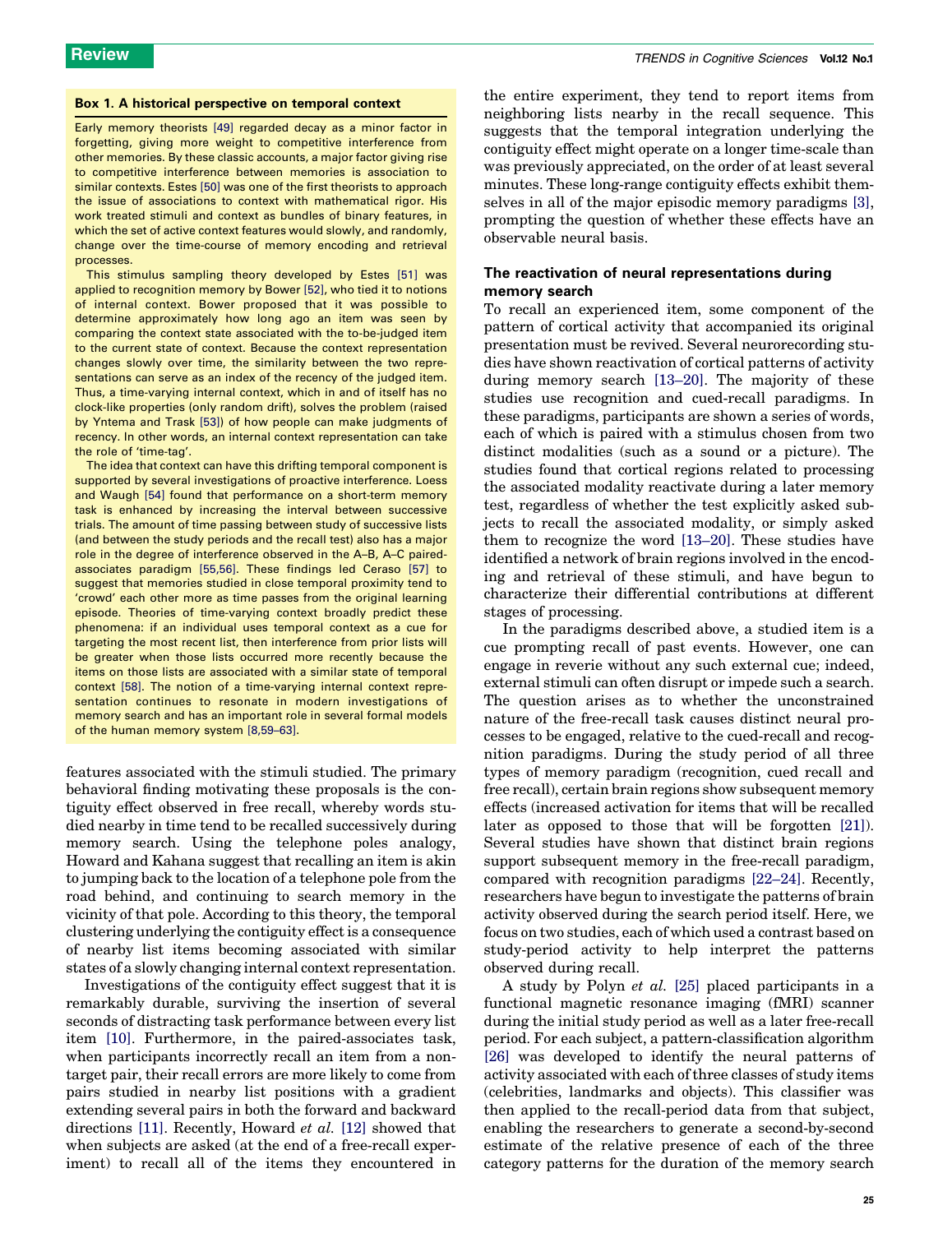### <span id="page-2-0"></span>Box 2. The temporal context model (TCM)

The TCM (Figure I) describes a simple mechanism for representing the passage of time over the course of a study list in the free-recall paradigm. In the text below, F and T refer to the item feature and the temporal context layers respectively. f and t refer to particular representations active in each of those layers. The participant studies a series of items (e.g. apple, cat, boat, dog) each of which can be thought of as a vector  $f_i$ , where *i* indexes list position.

As each item is presented to the participant, the item activates a pattern of related contextual features via associative connections between F and T ( $M<sup>FT</sup>$ ; 'Update context' in Figure I). This net input to the context layer  $(t^{1/N})$  is then incorporated into the context representation  $(t_i)$  by the following equation:

$$
\mathbf{t}_i = \rho_i \mathbf{t}_{i-1} + \beta \mathbf{t}_i^{IN}
$$
 (Equation 1)

where  $\beta$  is a scaling parameter that determines how much new information (t $_{i}^{\prime N}$ ) is placed in context, and  $_{\rho _{i}}$  weakens the current state of context (t $_{i=1}$ ) such that the overall level of contextual activation remains constant. So, when 'dog' is studied, dog-related information enters context, weakening the strength of boat, cat and apple. By this mechanism, the context representation changes slowly over time.

As each item is studied, new associations are formed between the item representation and the current context representation according to a simple Hebbian outer-product learning rule:

$$
\Delta M^{FT} = t_{i-1}t_i^T
$$
 (Equation 2)

$$
\Delta M^{TF} = f_i t_{i-1}^T
$$
 (Equation 3)

where T denotes the transpose operator. Here, the model is creating episodic associations that link each item representation to the context defined by the study list  $(M<sup>FT</sup>)$ , and that link the context elements back to the item representations  $(M^{TF})$ .

At the beginning of the recall period, the time-of-test context-state  $(t_{TOT})$  is used as a retrieval cue ('Guide search' in Figure I):

# $\tilde{\mathsf{f}} = \mathsf{M}^{\mathsf{TF}} \mathsf{t}_{\mathsf{TOT}}$  (Equation 4)

Thus, f represents the different levels of support that the different item features receive, given the current state of context (by the example depicted in Figure I, 'dog' will receive the most support). Finally, these activations must be transformed into recall choices, a decision process that can either be calculated within the probability choice framework of Luce [\[64\]](#page-5-0), or using a dynamical choice rule that can arbitrate between

period. They found that the same category-specific pattern of activity observed during the study of an item was reinstated before the recall of that item ([Figure 1\)](#page-3-0), enabling them to predict the category of the recalled item based solely on the neural activity pattern. One interpretation of these findings is that these category-specific patterns of activity form a context for all of the specific exemplars of that category. By reactivating the general features of a given category, the system forms a cue that can be used to activate the representations of the exemplars. These category-specific features were found throughout the brain, including regions in the ventral temporal cortex, medial temporal cortex and prefrontal cortex (PFC).

Although the extensive coverage of the brain afforded by fMRI makes it an excellent system for investigating brain function, it does not have the temporal resolution to tell us about the millisecond-level dynamics of neural activity during memory search. Sederberg et al. [\[27\]](#page-5-0) examined intracranial electroencephalographic (EEG) activity in neurosurgical patients whose brain activity was being monitored in a clinical setting. These patients took part in a free-recall task and the researchers analyzed the pattern of brain oscillations during the study period and during free recall. They discovered that the same pattern of many alternatives [\[65\]](#page-5-0). Once the recall decision is made, an item is recalled. The newly reactivated item representation then triggers the retrieval of the contextual representation that was active when that item was studied, which in turn serves as a cue for the next recall. This enables TCM to mentally travel back to the time of the item's original occurrence, providing the contiguity effect. The competitive nature of the recall process means that the relative levels of support for the various to-be-recalled items are more important than their absolute levels of support; thus, contiguity and recency appear at short and long time-scales, as observed experimentally [\[3\].](#page-4-0)



Figure I. A schematic of the temporal context model (TCM) [\[8\]](#page-4-0) at the end of a short study list: apple, cat, boat, dog. As each item is studied, the state of context is updated by incorporating features related to that item into the context representation; as new features are added the strength of the existing features is diminished. The currently studied item is then associated with the current state of context. The context representation can be used to guide memory search; by projecting back to the item feature layer it can provide support for recently seen items in a recall competition.

high-frequency (gamma, 44–100 Hz) oscillatory activity that predicts (during study) that a given item will be recalled later also activates during the recall period for correctly recalled items, versus items erroneously recalled from previous lists [\(Figure 2](#page-3-0)). The areas showing this gamma activity matched well with those revealed by fMRI investigations of the subsequent memory effect (left hippocampal, left temporal and left prefrontal), and no other oscillatory band showed such an effect. Thus, both the Sederberg *et al.* [\[27\]](#page-5-0) and the Polyn *et al.* [\[25\]](#page-5-0) studies show the reactivation of study-related patterns of neural activity during memory search for the studied stimuli. Sederberg et al. [\[27\]](#page-5-0) went a step further, observing that during recall the timing of the reactivation of this pattern across different brain regions suggests that the signal originates in the hippocampus and spreads out to the cortex. This second finding fits well with the observation in nonhuman primates that item-specific spiking activity propagates from mnemonic regions to more sensory regions during the delay period of a cued-recall paradigm [\[28\]](#page-5-0).

In each of the studies highlighted here, researchers detected the reinstatement of study-related patterns of brain activity during memory search; however, it remains to be seen whether this reinstated activity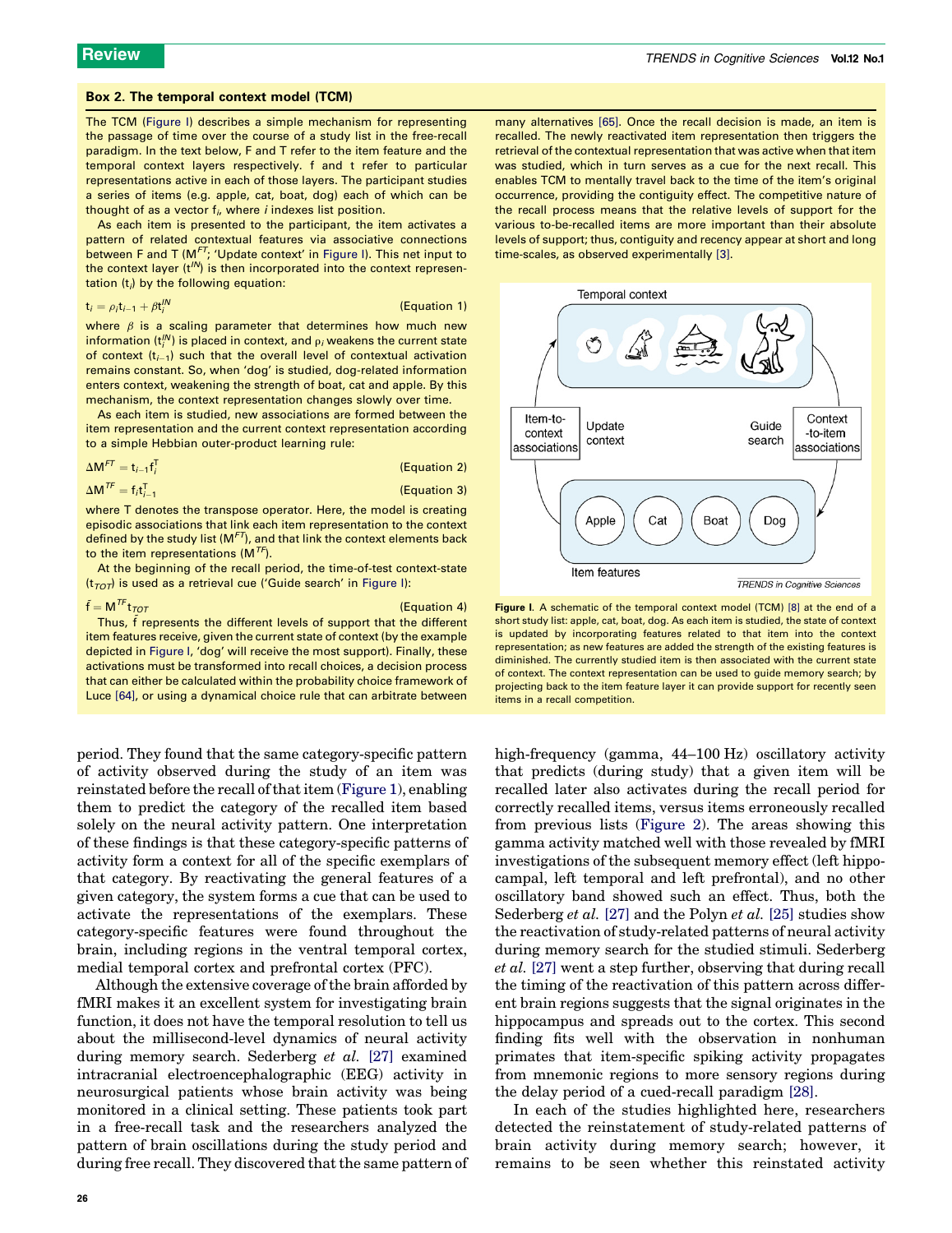<span id="page-3-0"></span>

Figure 1. Patterns of category-related cortical activity gain strength before the recall of an item from that category during free recall [\[25\]](#page-5-0) as shown by an eventrelated average of classifier estimates of category strength locked to the onset of recall verbalization. Time is indexed in terms of fMRI scans (each scan lasts 1.8 s and provides a full snapshot of brain activity). The black line corresponds to the average strength of the to-be-recalled category, centered on the set of recalled items for which there were no same-category recalls in the preceding 14 s. The red line corresponds to the average strength of any recently recalled categories, and the purple line corresponds to the average strength of any categories that had not been recently recalled; this serves as a baseline against which the emergence of the to-be-recalled category pattern can be assessed, which shows a significant increase 5.4 s before recall. Reproduced with permission from [\[25\].](#page-5-0)

can be decomposed into item-related and contextual components. Cognitive theories of memory search, such as TCM, provide a framework with which to interpret neural activity patterns. Specifically, TCM predicts the existence of patterns of neural activity that (i) reflect the features and statistical properties of stimuli; (ii) integrate this information over a long time-scale; and (iii) return to a prior state, given the recall of an item. Furthermore, it seems reasonable to posit that a context representation will exhibit itself as a particular pattern

of neural spiking activity across a particular brain region (or a set of regions). If so, the full range of neural recording techniques will be valuable in characterizing this representation, with fMRI enabling us to examine system-wide patterns of brain activity and EEG revealing the finer temporal dynamics of these patterns. Perhaps the most constraining prediction made by TCM is the necessity that the context representation integrates information slowly over time; in the following section, we consider the recent literature on neural integration processes with particular attention to the role of PFC.

# Neural integration, active maintenance and temporal context

As reviewed here, a neural representation of temporal context must integrate information across time. Recently, research teams have identified mechanisms of neural integration at several time-scales and in several neural systems, ranging from the goldfish oculomotor system to monkey parietal cortex [\[29–33\]](#page-5-0). However, many of these systems integrate in the millisecond-to-second range, whereas a system with a slower time-course is needed to give rise to the behavioral findings outlined above.

Neural activity patterns in PFC have been observed to persist over long time-periods [\[34\]](#page-5-0) and this activity has been implicated in the cognitive control of behavior [\[35\]](#page-5-0). According to the prefrontal theory of cognitive control, patterns of activity in dorsolateral PFC have a role in the formation of context [\[36\],](#page-5-0) in that they maintain information (such as task instructions or aspects of previous stimuli) that ensures that the system will respond appropriately to upcoming stimuli. Furthermore, it has been suggested that PFC might selectively maintain and update subsets of these activity patterns as dictated by task demands [\[37\]](#page-5-0). These mechanisms might imbue PFC with the properties necessary to serve as the neural seat of temporal context. Figure 3 presents a framework in which



Figure 2. Brain oscillations associated with successful encoding are reinstated during correct retrieval [\[27\].](#page-5-0) The top row of brain maps contrasts gamma-band oscillatory activity during the two-second item presentation for items subsequently recalled and those that were forgotten. The bottom row contrasts gamma-band oscillations during the 500 ms preceding recall verbalization for correct items and for prior-list intrusions. In each map, red corresponds to regions where the contrast was significant, gray corresponds to non-significant contrasts and black indicates brain regions excluded from the analysis owing to insufficient electrode coverage. Adapted with permission from [\[27\]](#page-5-0).



Figure 3. Prefrontal cortex (PFC) as the seat of temporal context. In this framework neural activity in temporal cortex represents the features of studied items; these update the state of a prefrontal representation of temporal context. Both item and context representations project to the hippocampus, where an episodic association is formed between the two. Direct connections between prefrontal and temporal cortices might also have a role in this process.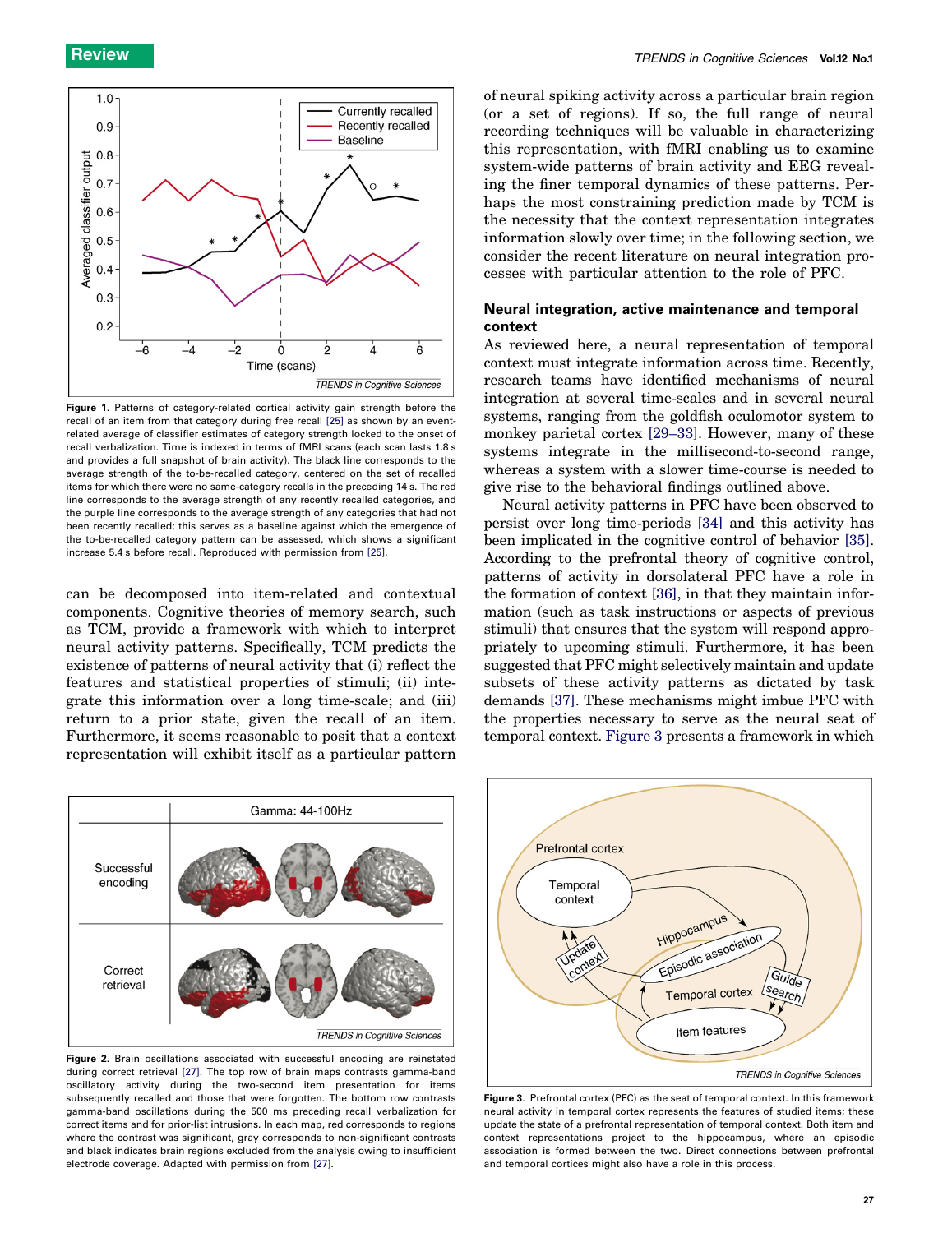<span id="page-4-0"></span>PFC might have this role. Here, the context-related representations resident in PFC and stimulus-related representations of temporal cortex both project into hippocampus, where they are associated with one another [\[38,39\]](#page-5-0). Once associated, the maintenance and manipulation of these prefrontal representations can alter the relative accessibility of recently experienced posterior representations, as described by TCM.

Taking this view, damage to the hippocampus makes it difficult to recall that an item was recently experienced in a given context (e.g. the most recent list, although patients with such damage often perform well when forced to guess about the prior occurrence of such an item) because the item representation has not been associated with temporal context. Unlike hippocampal damage, which would be expected to damage binding of context to items, damage to PFC should impair the ability to maintain and update context in a flexible manner. Indeed, several theorists have characterized the frontal deficit in episodic memory as an impaired ability to focus on, or target, particular memories [\[40–43\]](#page-5-0), and the empirical literature lends support to this view. For example, patients with frontal damage show increased susceptibility to proactive interference in the A–B, A–C paired-associates paradigm [\[44\]](#page-5-0), suggesting an inability to stop the previously learned (and now irrelevant) A–B associations from intruding upon the now-relevant A–C associations. Furthermore, patients with frontal damage tend to show general impairment in the free-recall paradigm, showing reduced overall recall, reduced category clustering and reduced tendency to organize their recalls given multiple trials using the same set of words [\[45–47\]](#page-5-0). This framework predicts that frontally damaged patients will also show a greatly diminished contiguity effect in free recall because the mechanisms supporting the maintenance and updating of temporal context are disrupted.

These speculations regarding the role of PFC in memory search are also in accordance with the neuroimaging literature – lateral prefrontal activation is nearly universally observed in studies of subsequent memory [\[48\]](#page-5-0). Blumenfeld and Ranganath [\[48\]](#page-5-0) point out that although activity in the ventrolateral PFC is observed in nearly all studies of subsequent memory, dorsolateral PFC activity during study is selectively correlated with subsequent memory in paired-associates learning as well as during free recall [\[24\]](#page-5-0). This pattern of results would be expected of any region involved in the maintenance of a temporal context representation, and makes the further prediction that dorsolateral PFC activity during study will be related to the magnitude of the contiguity effect observed during memory search.

# Concluding remarks

Recent developments in computational models of episodic memory and the cognitive neuroscience of human memory retrieval suggest that a unification of cognitive and neural memory theory is on the horizon (Box 3). Neuroimaging researchers are developing ever more sensitive techniques for probing the state of the neural system,while computational models of episodic memory are converging on the importance of context in guiding self-initiated retrieval of

- Do the same mechanisms that support working memory processes in PFC [\[34\]](#page-5-0) also support context representations that guide memory search? The study of individual differences suggests that this unification might be possible [\[66\]](#page-5-0).
- Recent studies of rodent entorhinal cortex have characterized neural circuitry that integrates information over time [\[67,68\]](#page-6-0); what is the evidence that regions other than PFC could have the role of providing temporal context? In particular, slowly changing activity states observed in rodent hippocampus during a behavioral task [\[69\]](#page-6-0) might provide an intriguing alternative.
- Memory deficits associated with healthy aging have been linked to disrupted context updating and association formation [\[70\].](#page-6-0) Might these deficits share underlying mechanisms with those observed in task performance in healthy older people [\[36\]](#page-5-0)?
- Do the principles of temporal context that arise in laboratory studies of episodic memory also come into play at a longer timescale, such as during autobiographical memory search [\[71\]](#page-6-0)?
- Single-unit studies [\[72,73\]](#page-6-0) give us unprecedented ability for identifying the neural representations of individual stimuli. Can we use this to determine the relationship between the neural representations of the specific study items and the broader context representation?

episodic memory. As highlighted in this article, recent evidence suggests that neural integration underlies context representation in the brain, and PFC might have a crucial role in the representation and use of this temporal context in memory search. The pattern of deficits observed in patients with damage to the frontal lobes is consistent with this interpretation. Multivariate approaches to neuroimaging analysis [\[26\]](#page-5-0) might foster the unification of cognitive and neural memory theory, enabling us to link the representations characterized by computational investigations to system-wide changes in neural responses as an individual attempts to recall the past.

### Acknowledgements

This work was supported by the National Institutes of Health grants MH055687, MH062196, MH078513, and National Science Foundation grant SBE0354378. We thank M. Howard, P. Sederberg and C. Weidemann for helpful comments on the manuscript.

## **References**

- 1 Tulving, E. (1983) Elements of Episodic Memory, Oxford University Press 2 Tulving, E. and Thompson, D.M. (1973) Encoding specificity and
- retrieval processes in episodic memory. Psychol. Rev. 80, 352–373
- 3 Kahana, M.J. et al. Associative processes in episodic memory. In Learning and Memory: A Comprehensive Reference (Vol. 2), (Byrne, J. ed.), Elsevier (in press)
- 4 Crowder, R.G. (1976) Principles of Learning and Memory, Lawrence Erlbaum and Associates
- 5 Glenberg, A.M. et al. (1980) A two-process account of long-term serial position effects. J. Exp. Psychol. 6, 355–369
- 6 Glenberg, A.M. and Swanson, N.G. (1986) A temporal distinctiveness theory of recency and modality effects. J. Exp. Psychol. Learn. Mem. Cogn. 12, 3–15
- 7 Nairne, J.S. et al. (1997) Positional distinctiveness and the ratio rule in free recall. J. Mem. Lang. 37, 155–166
- 8 Howard, M.W. and Kahana, M.J. (2002) A distributed representation of temporal context. J. Math. Psychol. 46, 269-299
- 9 Tulving, E. (2002) Episodic memory: from mind to brain. Annu. Rev. Psychol. 53, 1–25
- 10 Howard, M.W. and Kahana, M.J. (1999) Contextual variability and serial position effects in free recall. J. Exp. Psychol. Learn. Mem. Cogn. 25, 923–941
- 11 Davis, O.C. et al. Temporal associative processes revealed by intrusions in paired-associate recall. Psychon. Bull. Rev. (in press)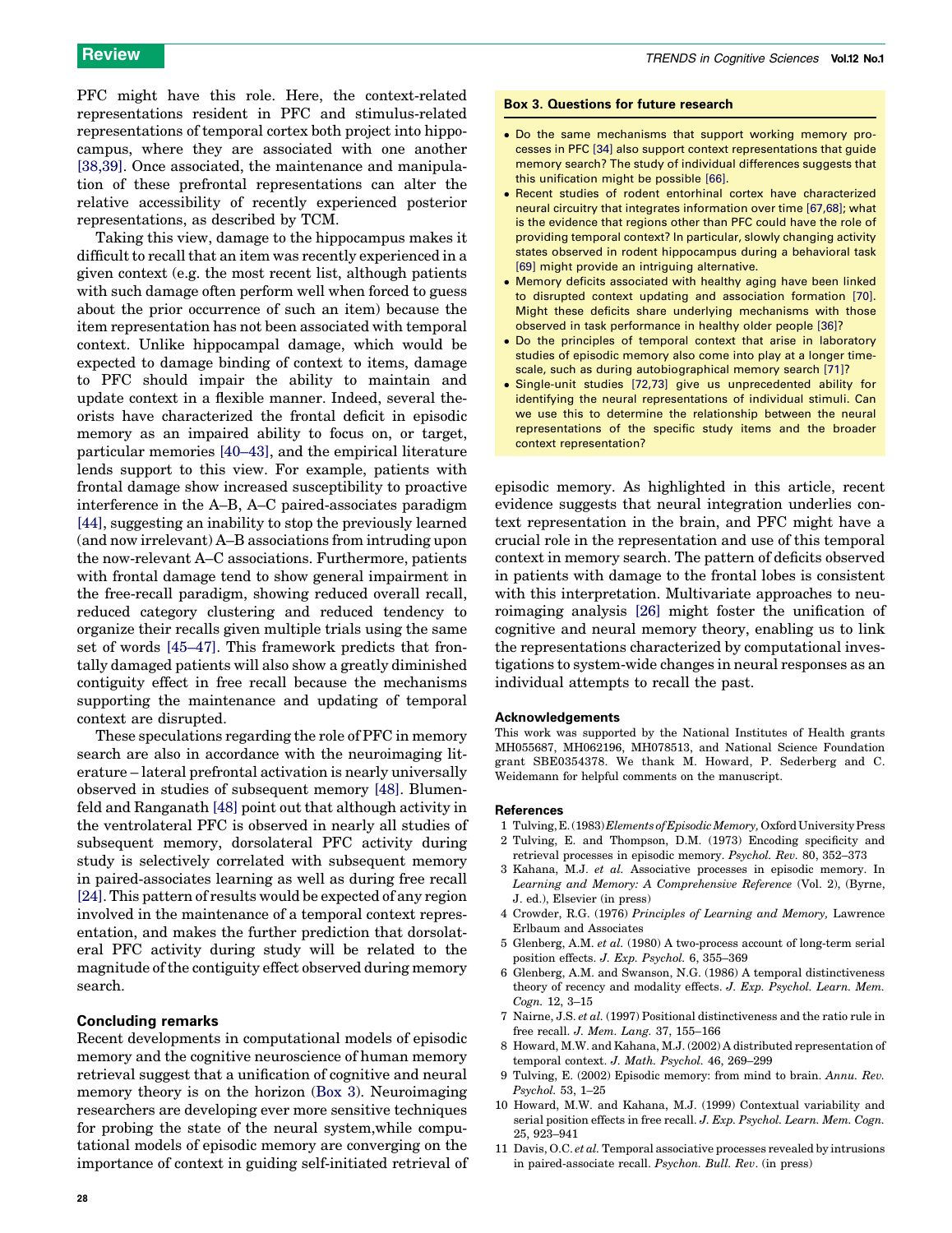- <span id="page-5-0"></span>12 Howard, M.W. et al. The persistence of memory: Contiguity effects across several minutes. Psychon. Bull. Rev. (in press)
- 13 Wheeler, M.E. et al. (2000) Memory's echo: vivid remembering reactivates sensory-specific cortex. Proc. Natl. Acad. Sci. U. S. A. 97, 11125–11129
- 14 Vaidya, C.J. et al. (2002) Evidence for cortical encoding specificity in episodic memory: memory-induced re-activation of picture processing areas. Neuropsychologia 40, 2136–2143
- 15 Kahn, I. et al. (2004) Functional-neuroanatomic correlates of recollection: implications for models of recognition memory. J. Neurosci. 24, 4172–4180
- 16 Slotnick, S.D. and Schacter, D.L. (2004) A sensory signature that distinguishes true from false memories. Nat. Neurosci. 7, 664-672
- 17 Prince, S.E. et al. (2005) Neural correlates of relational memory: successful encoding and retrieval of semantic and perceptual associations. J. Neurosci. 25, 1203–1210
- 18 Wheeler, M.E. et al. (2006) Evidence for separate perceptual reactivation and search processes during remembering. Cereb. Cortex 16, 949-959
- 19 Dobbins, I.G. and Han, S. (2006) Cue- versus probe-dependent prefrontal cortex activity during contextual remembering. J. Cogn. Neurosci. 18, 1439–1452
- 20 Johnson, J.D. and Rugg, M.D. (2007) Recollection and the reinstatement of encoding-related cortical activity. Cereb. Cortex 17, 2507–2515
- 21 Paller, K.A. and Wagner, A.D. (2002) Observing the transformation of experience into memory. Trends Cogn. Sci. 6, 93–102
- 22 Alkire, M.T. et al. (1998) Hippocampal, but not amygdala, activity at encoding correlates with long-term, free recall of nonemotional information. Proc. Natl. Acad. Sci. U. S. A. 95, 14506–14510
- 23 Strange, B.A. et al. (2002) Dissociable human perirhinal, hippocampal, and parahippocampal roles during verbal encoding. J. Neurosci. 22, 523–528
- 24 Staresina, B.P. and Davachi, L. (2006) Differential encoding mechanisms for subsequent associative recognition and free recall. J. Neurosci. 26, 9162–9172
- 25 Polyn, S.M. et al. (2005) Category-specific cortical activity precedes retrieval during memory search. Science 310, 1963–1966
- 26 Norman, K.A. et al. (2006) Beyond mind reading: multi-voxel pattern analysis of fMRI data. Trends Cogn. Sci. 10, 424–430
- 27 Sederberg, P.B. et al. (2007) Gamma oscillations distinguish true from false memories. Psychol. Sci. 18, 927–932
- 28 Naya, Y. et al. (2001) Backward spreading of memory-retrieval signal in the primate temporal cortex. Science 291, 661–664
- 29 Seung, H.S. et al. (2000) Stability of the memory of eye position in a recurrent network of conductance-based model neurons. Neuron 26, 259–271
- 30 Aksay, E. et al. (2001) In vivo intracellular recording and perturbation of persistent activity in a neural integrator. Nat. Neurosci. 4, 184– 193
- 31 Miller, P. et al. (2003) A recurrent network model of somatosensory parametric working memory in the prefrontal cortex. Cereb. Cortex 13, 1208–1218
- 32 Hanks, T.D. et al. (2006) Microstimulation of macaque area LIP affects decision-making in a motion discrimination task. Nat. Neurosci. 9, 682–689
- 33 Gold, J.I. and Shadlen, M.N. (2007) The neural basis of decision making. Annu. Rev. Neurosci. 30, 535–574
- 34 Postle, B.R. (2006) Working memory as an emergent property of the mind and brain. Neuroscience 139, 23–38
- 35 Miller, E.K. and Cohen, J.D. (2001) An integrative theory of prefrontal cortex function. Annu. Rev. Neurosci. 24, 167–202
- 36 Braver, T.S. et al. (2001) Context processing in older adults: evidence for a theory relating cognitive control to neurobiology in healthy aging. J. Exp. Psychol. Gen. 130, 746–763
- 37 Frank, M.J. et al. (2001) Interactions between the frontal cortex and basal ganglia in working memory: a computational model. Cogn. Affect. Behav. Neurosci. 1, 137–160
- 38 McClelland, J.L. et al. (1995) Why there are complementary learning systems in the hippocampus and neocortex: insights from the successes and failures of connectionist models of learning and memory. Psychol. Rev. 102, 419–457
- 39 Diana, R.A. et al. (2007) Imaging recollection and familiarity in the medial temporal lobe: a three-component model. Trends Cogn. Sci. 11, 379–386
- 40 Schacter, D.L. (1987) Memory, amnesia, and frontal lobe dysfunction. Psychobiology 15, 21–36
- 41 Shimamura, A.P. (1994) Memory and frontal lobe function. In The Cognitive Neurosciences (Gazzaniga, M.S., ed.), pp. 803–815, MIT Press
- 42 Norman, K.A. and Schacter, D.L. (1996) Implicit memory, explicit memory, and false recollection: a cognitive neuroscience perspective. In Implicit Memory and Metacognition (Reder, L.M., ed.), pp. 229–259, Lawrence Erlbaum and Associates
- 43 Moscovitch, M. and Winocur, G. (2002) The frontal cortex and working with memory. In Principles of Frontal Lobe Function (Stuss, D.T. and Knight, R.T., eds), pp. 188–209, Oxford University Press
- 44 Shimamura, A.P. et al. (1995) Susceptibility to memory interference effects following frontal lobe damage: findings from tests of pairedassociate learning. J. Cogn. Neurosci. 7, 144–152
- 45 Wheeler, M.A. et al. (1995) Frontal lobe damage produces episodic memory impairment. J. Int. Neuropsychol. Soc. 1, 525–536
- 46 Gershberg, F.B. and Shimamura, A.P. (1995) Impaired use of organizational strategies in free recall following frontal lobe damage. Neuropsychologia 33, 1305–1333
- 47 Becker, S. and Lim, J. (2003) A computational model of prefrontal control in free recall: strategic memory use in the California verbal learning task. J. Cogn. Neurosci. 15, 821–832
- 48 Blumenfeld, R.S. and Ranganath, C. (2007) Prefrontal cortex and longterm memory encoding: An integrative review of findings from neuropsychology and neuroimaging. Neuroscientist 13, 280
- 49 McGeoch, J.A. (1942) The Psychology of Human Learning: An Introduction, Longmans
- 50 Estes, W.K. (1955) Statistical theory of spontaneous recovery and regression. Psychol. Rev. 62, 145–154
- 51 Estes, W.K. (1959) Component and pattern models with Markovian interpretations. In Studies in Mathematical Learning Theory (Bush, R.R. and Estes, W.K., eds), pp. 9–52, Stanford University Press
- 52 Bower, G.H. (1972) Stimulus-sampling theory of encoding variability. In Coding Processes in Human Memory (Melton, A.W. and Martin, E., eds), pp. 85–121, John Wiley and Sons
- 53 Yntema, D.B. and Trask, F.P. (1963) Recall as a search process. J. Verbal Learn. Verbal Behav. 2, 65–74
- 54 Loess, H. and Waugh, N.C. (1967) Short-term memory and intertrial interval. J. Verbal Learn. Verbal Behav. 6, 455–460
- 55 Ceraso, J. and Henderson, A. (1965) Unavailability and associative loss in RI and PI. J. Exp. Psychol. 70, 300–303
- 56 Underwood, B.J. and Freund, J.S. (1968) Effect of temporal separation of two tasks on proactive inhibition. J. Exp. Psychol. 78, 50–54
- 57 Ceraso, J. (1967) The interference theory of forgetting. Sci. Am. 217, 117–121
- 58 Mensink, G-JM. and Raaijmakers, J.G.W. (1988) A model for interference and forgetting. Psychol. Rev. 95, 434–455
- 59 Murdock, B.B. (1997) Context and mediators in a theory of distributed associative memory (TODAM2). Psychol. Rev. 104, 839– 862
- 60 Brown, G.D.A. et al. (2000) Oscillator-based memory for serial order. Psychol. Rev. 107, 127–181
- 61 Sirotin, Y.B. et al. (2005) Going beyond a single list: modeling the effects of prior experience on episodic free recall. Psychon. Bull. Rev. 12, 787–805
- 62 Davelaar, E.J. et al. (2005) The demise of short-term memory revisited: Empirical and computational investigations of recency effects. Psychol. Rev. 112, 3–42
- 63 Burgess, N. and Hitch, G. (2005) Computational models of working memory: putting long-term memory into context. Trends Cogn. Sci. 9, 535–541
- 64 Luce, R.D. (1959) Detection and recognition. In Handbook of Mathematical Psychology (Luce, R.D. et al., eds), pp. 103–189, Wiley
- 65 Usher, M. and McClelland, J.L. (2001) The time course of perceptual choice: the leaky, competing accumulator model. Psychol. Rev. 108, 550–592
- 66 Unsworth, N. and Engle, R.W. (2007) The nature of individual differences in working memory capacity: active maintenance in